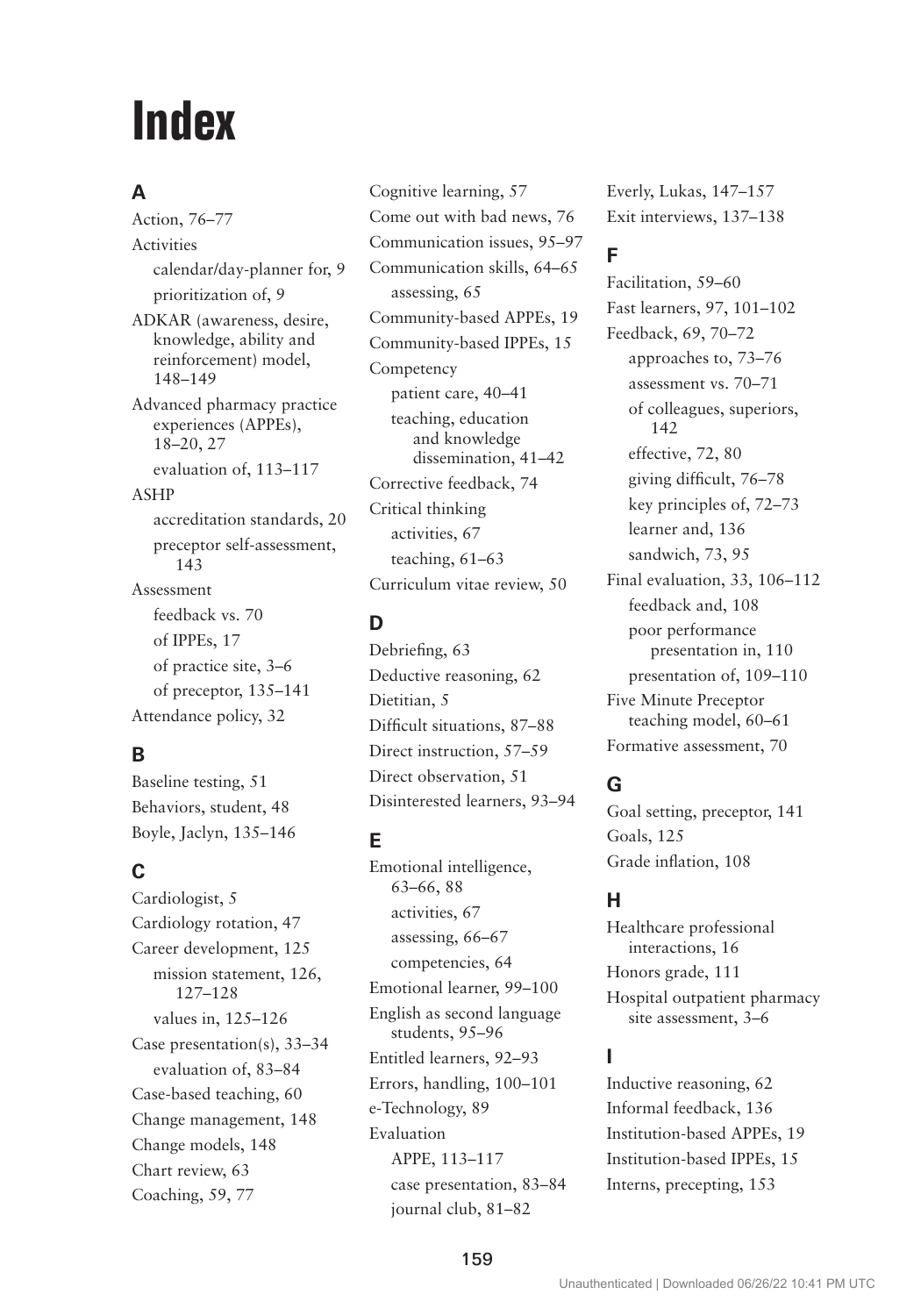Introductory pharmacy practice experiences (IPPEs), 13, 14–17, 27 patient care activities for, 15

## **L**

Laboratory manager, 5 Layered-learning model (LLM), 14, 24–26, 27 challenges, 25–26 Learner(s) baseline testing of, 51 direct observation of, 51 discussions with, 50 disinterested, 93–94 emotional, 99–100 entitled, 92–93 fast, 97, 101–103 feedback and, 136 getting to know, 49–52 as innovators and catalysts, 154 overconfident, 94–95 previous evaluations of, 50 as pharmacist extenders, 151–152 progression expectations for, 34 struggling, 101–103 unprepared, 91–92 Learning experience activities and goals/ objectives evaluation of, 40–42 calendar for, 44 description of, 29–30 evaluation strategy for, 43 expected progression of resident responsibilities in, 42 purpose of, 30–31 sample of, 37–39 Learning material, customization, 53 Learning objective grid, 7–8 Learning styles, 102

Lecture capture products, 53

Letters of recommendation, 129–130, 131, 134 Listening, 77 Logistics, 49

#### **M**

Medication therapy management (MTM) services, 6 Mentor, 88 effective, 123–124 Mentoring, 122–123 moments, 125 phases of, 123, 124 solution-focused, 123, 124 Midpoint evaluation, 78–79, 107 Mission statement, 126, 127–128 Modeling, 49, 59, 96

#### **N**

Networking, 130, 132–133 activities, 134 Next steps, 22

# **O**

Orientation, 25, 47, 54 customizing, 52 modeling session for, 49 syllabus review and expectations for, 48 time savers in, 53–54 Overconfident learners, 94–95

## **P**

Patient care activities, IPPEs, 14–15 case problem list, 7 -related outcomes, 24 Patient counseling, 16, 52, 53 rubric, 85–86 Patient safety officer, 5 Pendleton Four-Step Model, 74 Personality issues, biases, 98 Pharmacy technician, 5

Physical therapist, 5 Portfolio review, 50 Post evaluation, 79 Postcompletion surveys, 138 Postgraduate year 1 residency (PGY1), 20–22, 27 Postgraduate year 2 residency (PGY2), 23, 27 Practice, 156 experiential opportunities in, 149–150 strengths, determining, 4–5 Practice improvement, 147–148 change and, 148 learners as innovators and catalysts in, 154 learners as pharmacist extenders in, 151 precepting technicians, interns to expand roles in, 153 research question, study design development for, 155 Praise, 77 Preceptor contact, 31 evaluation/assessment, 11, 135–141, 143 interaction, 10 learner feedback to, 136–137 roles of, 57–60 self-assessment by, 138–139, 141, 143 Preceptor development, 135, 141–143 plan, 141 resources, 142 Preceptors-in-training, 144–145 Prioritization, 90 Procrastination, 91 Professional development, preceptor, 141–142 Professionalism, 16, 88–90, 103